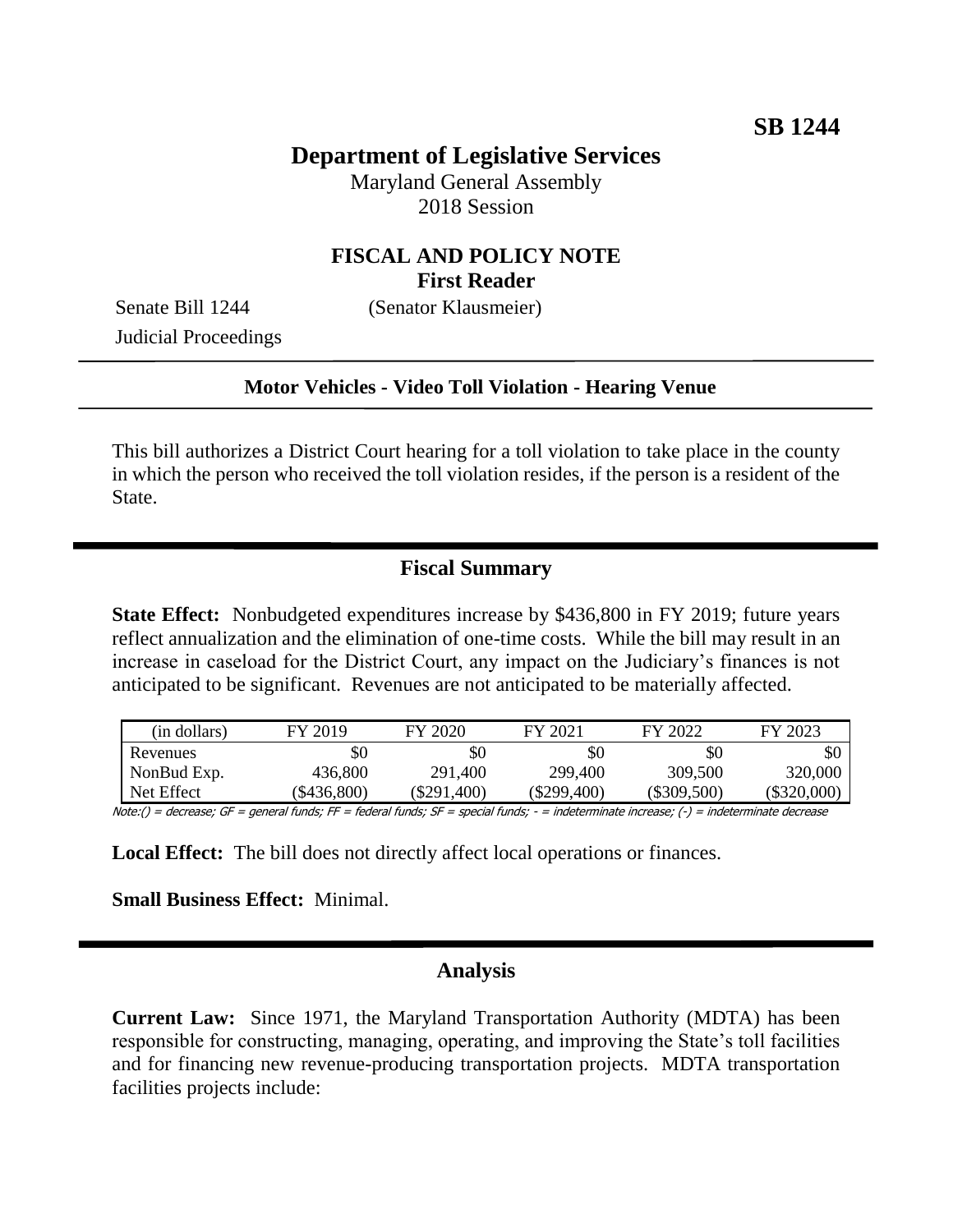- bridges, tunnels, and toll highways;
- vehicle parking facilities located in priority funding areas;
- other projects that MDTA authorizes to be acquired or constructed; and
- any authorized additions or improvements to MDTA projects.

## *Video Tolling and Toll Violations at Maryland Transportation Authority Facilities*

A motor vehicle incurs a video toll when the vehicle passes through an MDTA toll facility but does not pay the toll using cash or an E-ZPass. MDTA is required to send the registered owner of a motor vehicle that has incurred a video toll a notice of toll due. The owner then has 30 days to pay the toll amount. An owner who fails to pay the amount due is subject to a civil citation and civil penalty. The civil penalty must be set by MDTA through regulations and is currently \$50.

Chapter 122 of 2015 significantly altered the video tolling collection and toll violation process to allow more flexibility for motorists who incur a video toll, beginning in fiscal 2016. Among other things, Chapter 122 does not allow MDTA to assess a civil citation until 15 days after the toll violation occurs (a toll violation occurs 30 days after the notice of toll due is issued if a person does not pay the video toll by that date). Chapter 122 also authorizes MDTA to waive any portion of a video toll due or civil penalty assessed for a toll violation until the debt is referred to the Central Collection Unit (CCU) within the Department of Budget and Management.

## *Civil Citations, Hearing Venues, and Penalties*

A person who receives an MDTA citation for failure to pay a toll (a toll violation) must either pay the toll and penalty in the allotted timeframe or elect to go to court. If the person elects to go to court, the hearing must take place in the county in which the offense was allegedly committed. As a result, toll violations are only heard in the District Court in the seven jurisdictions where MDTA facilities are located (Baltimore City and Anne Arundel, Baltimore, Cecil, Charles, Montgomery, and Prince George's counties).

If a person fails to elect to stand trial or pay the prescribed video toll and civil penalty, is adjudicated to be liable after trial, or fails to appear at a trial after having elected to stand trial, MDTA may (1) collect the video toll and the civil penalty by any means of collection as provided by law and (2) notify the Motor Vehicle Administration (MVA).

MVA must refuse or suspend the registration of any motor vehicle incurring an electronic toll violation if notified by (1) MDTA that a registered owner has been served with a citation and has failed to pay a toll and civil penalty for the toll violation or has failed to contest liability for the toll violation within the time or in the manner specified in the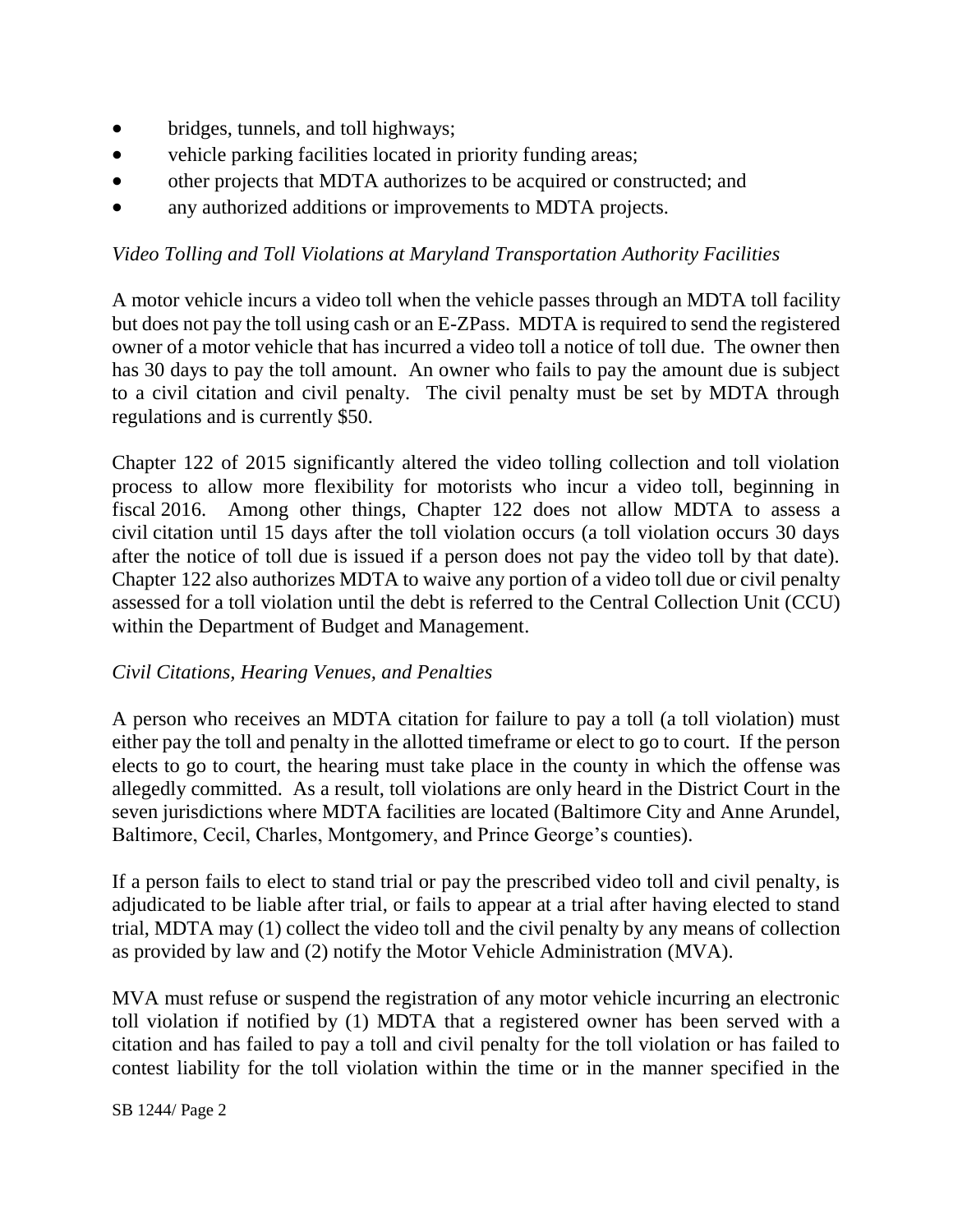citation or (2) MDTA or the District Court that a person who elected to contest liability for a toll violation failed to appear for trial or was found guilty of the toll violation and failed to pay the toll and penalty costs.

The registered owner of a motor vehicle is not liable for a toll violation civil penalty if the operator of the motor vehicle has been convicted of failure or refusal to pay a toll for the same violation.

**Background:** Prior to the enactment of Chapter 122 of 2015, a customer who did not pay his or her toll with cash or an E-ZPass was sent a notice of toll due in the mail and given only 30 days to pay the video toll rate (which is currently set at 150% of the base toll rate). Any customer who did not pay within 30 days was immediately issued a citation, including the \$50 civil penalty. MDTA collected \$6.9 million in civil penalty revenue in fiscal 2014, \$16.5 million in fiscal 2015, \$18.3 million in fiscal 2016, and \$41.7 million in fiscal 2017. The significant increase in penalty revenue collected in fiscal 2017 is the result of a tax intercept program that MDTA began to use in that year.

## **State Expenditures:**

## *Maryland Transportation Authority*

As previously mentioned, toll violations are heard in the District Court in the seven jurisdictions where MDTA facilities are located. MDTA advises that for each hearing, it sends an attorney to represent MDTA and an E-ZPass account specialist to answer technical questions. MDTA advises that because hearings are held in a limited number of venues, MDTA experiences staff efficiencies – one attorney and one E-ZPass specialist are able to participate in multiple hearings in the same location each day. By authorizing a hearing to be held in the county in which a person resides, the bill increases the number of potential venues where hearings may take place from 7 to 17. In addition, it is anticipated that, under the bill, a large number of hearings will take place in these alternative venues. As a result, MDTA requires additional staff to travel to these other venues.

Therefore, nonbudgeted expenditures for MDTA increase by \$436,804 in fiscal 2019, which accounts for the bill's October 1, 2018 effective date. This estimate reflects the cost of hiring two E-ZPass account specialists and two attorneys to represent MDTA during toll violation hearings throughout the State. It includes salaries, fringe benefits, one-time start-up costs (including \$200,000 for programming changes), and ongoing operating expenses (including additional travel).